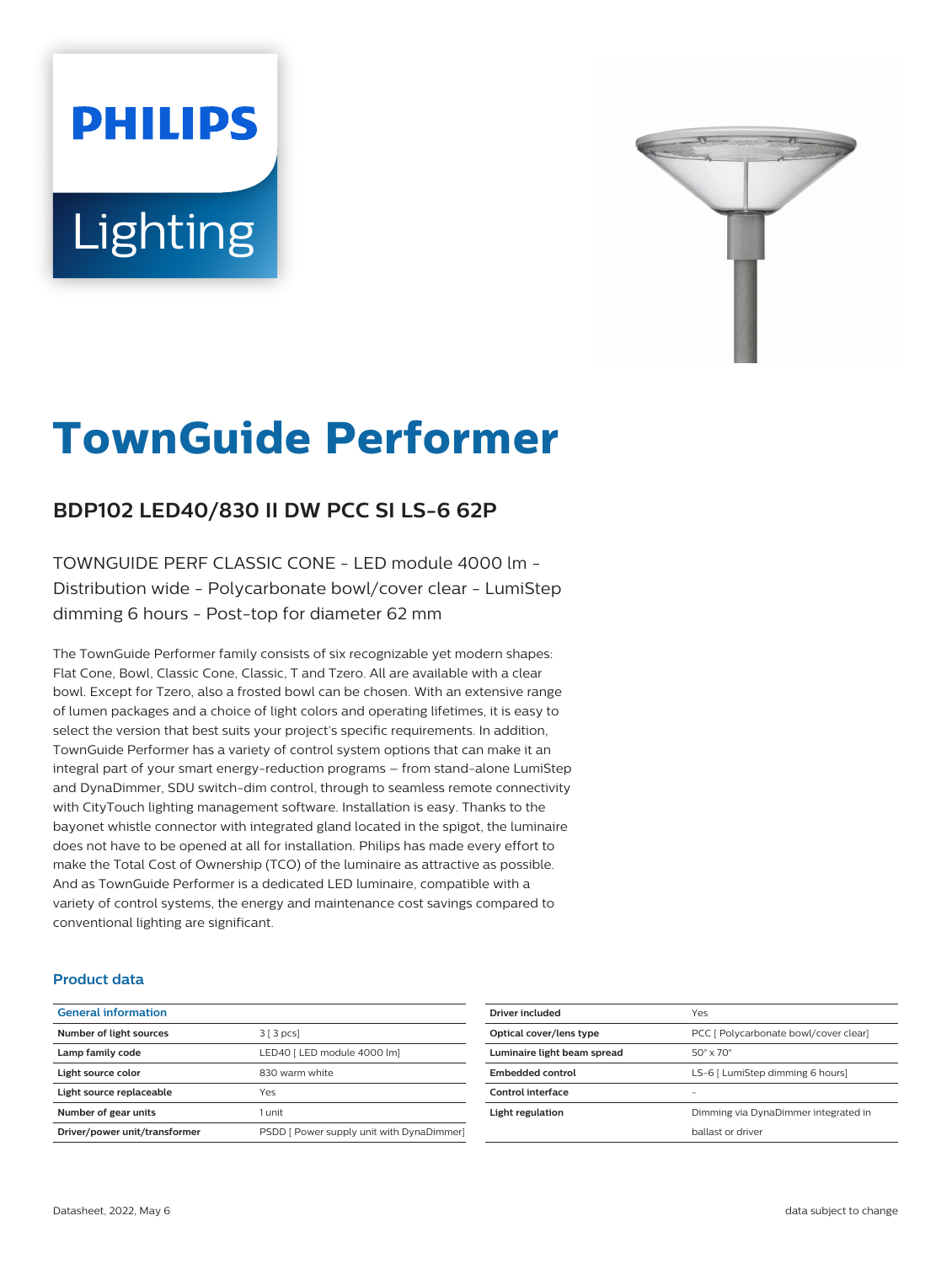## **TownGuide Performer**

| Connection                             | Screw connection block 5-pole                  |
|----------------------------------------|------------------------------------------------|
| Cable                                  |                                                |
| <b>Protection class IEC</b>            | Safety class II (II)                           |
| Parts color                            | All parts colored                              |
| Coating                                |                                                |
| Glow-wire test                         | 650/5   Temperature 650 °C, duration 5 s]      |
| <b>Flammability mark</b>               | NO [ -]                                        |
| <b>Safety device</b>                   | PCBC [ PCB cover]                              |
| <b>CE mark</b>                         | CE mark                                        |
| <b>ENEC mark</b>                       | <b>ENEC</b> mark                               |
| <b>Warranty period</b>                 | 5 years                                        |
| Optic type outdoor                     | Distribution wide                              |
| Photocell                              | No [ -]                                        |
| Constant light output                  | No                                             |
| Number of products on MCB of 16 A type | 10                                             |
| в                                      |                                                |
| <b>EU RoHS compliant</b>               | Yes                                            |
| <b>WEEE</b> mark                       |                                                |
| Light source engine type               | LED                                            |
| Service tag                            | Yes                                            |
| Serviceability class                   | Class A, luminaire is equipped with            |
|                                        | serviceable parts (when applicable): LED       |
|                                        |                                                |
|                                        | board, driver, control units, surge protection |
|                                        | device, optics, front cover and mechanical     |
|                                        | parts                                          |
|                                        |                                                |
| <b>Product family code</b>             | BDP102 [ TOWNGUIDE PERF CLASSIC                |
|                                        | CONE]                                          |
|                                        |                                                |
| <b>Light technical</b>                 |                                                |
| Upward light output ratio              | 3                                              |
| Standard tilt angle posttop            | О°                                             |
| Standard tilt angle side entry         |                                                |
|                                        |                                                |
| <b>Operating and electrical</b>        |                                                |
| <b>Input Voltage</b>                   | 220-240 V                                      |
| <b>Input Frequency</b>                 | 50 to 60 Hz                                    |
| Inrush current                         | 45 A                                           |
| Inrush time                            | 0.285 ms                                       |
| Power Factor (Min)                     | 0.94                                           |
| Power Factor (Nom)                     | 0.94                                           |
|                                        |                                                |
| <b>Controls and dimming</b>            |                                                |
| Dimmable                               | Yes                                            |
|                                        |                                                |
| <b>Mechanical and housing</b>          |                                                |
| <b>Housing Material</b>                | Aluminum                                       |
| <b>Reflector material</b>              |                                                |
| Optic material                         | Acrylate                                       |
| Optical cover/lens material            | Polycarbonate                                  |

| <b>Mounting device</b>              | 62P   Post-top for diameter 62 mm]       |
|-------------------------------------|------------------------------------------|
| Optical cover/lens shape            | Conical                                  |
| Optical cover/lens finish           | Clear                                    |
| Torque                              | 15                                       |
| Overall height                      | 317 mm                                   |
| Overall diameter                    | 570 mm                                   |
| Effective projected area            | $0.088 \text{ m}^2$                      |
| Color                               | Silver                                   |
| Dimensions (Height x Width x Depth) | 317 x NaN x NaN mm (12.5 x NaN x NaN in) |
|                                     |                                          |

| <b>Approval and application</b>        |                                              |
|----------------------------------------|----------------------------------------------|
| Ingress protection code                | IP66 [ Dust penetration-protected, jet-proof |
| Mech. impact protection code           | IK10 [20 J vandal-resistant]                 |
| Surge Protection (Common/Differential) | Luminaire surge protection level until 6 kV  |
|                                        | differential mode and 6 kV common mode       |

| Initial performance (IEC compliant)   |                        |
|---------------------------------------|------------------------|
| Initial luminous flux (system flux)   | 3160 lm                |
| Luminous flux tolerance               | $+/-7%$                |
| Initial LED luminaire efficacy        | 97 lm/W                |
| Init. Corr. Color Temperature         | 3000 K                 |
| Init. Color Rendering Index           | 80                     |
| Initial chromaticity                  | $(0.43, 0.40)$ SDCM <5 |
| Initial input power                   | 32.5 W                 |
| Power consumption tolerance           | $+/-10%$               |
| Init. Color Rendering Index Tolerance | $+/-2$                 |

#### **Over time performance (IEC compliant)**

| Control gear failure rate at median useful 10 % |  |
|-------------------------------------------------|--|
| life 100000 h                                   |  |
| Lumen maintenance at median useful life* 94     |  |
| 100000h                                         |  |

**Application conditions Ambient temperature range**  $-40$  to +35 °C **Performance ambient temperature Tq** 25 °C **Maximum dim level** 50%

| <b>Product data</b>                  |                                        |
|--------------------------------------|----------------------------------------|
| Full product code                    | 871829191032900                        |
| Order product name                   | BDP102 LED40/830 II DW PCC SI LS-6 62P |
| <b>EAN/UPC - Product</b>             | 8718291910329                          |
| Order code                           | 91032900                               |
| <b>Numerator - Quantity Per Pack</b> |                                        |
| Numerator - Packs per outer box      |                                        |
| Material Nr. (12NC)                  | 910500991092                           |
| Net Weight (Piece)                   | 6.680 kg                               |
|                                      |                                        |



l